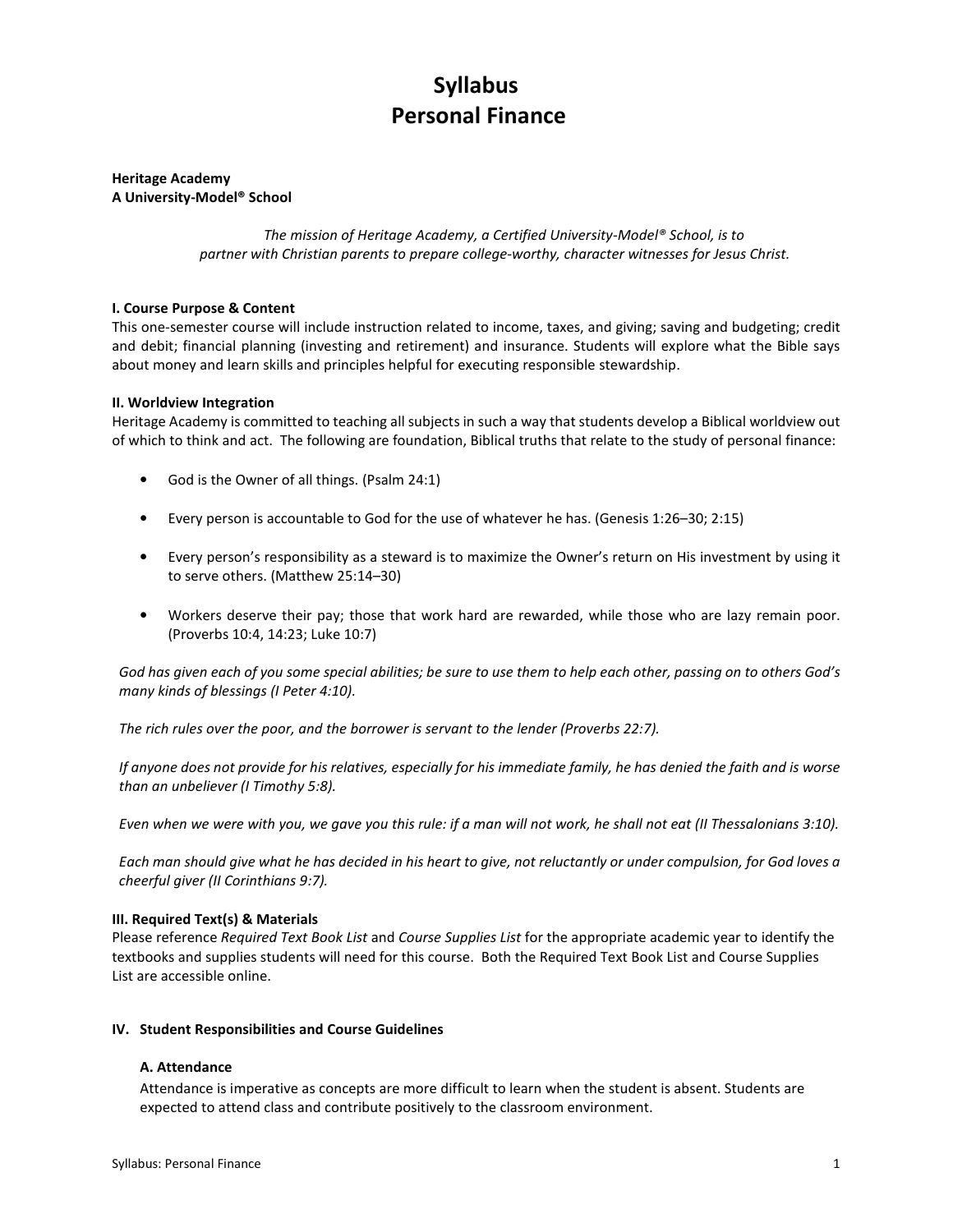Tardiness is disruptive to other class members. Please arrive on time and prepared. All absences and tardies are considered unexcused unless accompanied by a note from a parent or guardian. Please remember that three tardies generate one absence.

As communicated in Heritage Academy's Family Manual, a passing grade awarded at the end of the semester generally requires that a secondary student has attended at least forty-two class periods during the semester. Failure to meet this minimum attendance requirement may result in an F being awarded and recorded on the student's transcript.

## B. Absences and Late Work

In the case of planned absence(s), homework that is due during the student's absence must be completed and submitted to the instructor in advance.

When a student is unexpectedly and unavoidably absent due to ill health, past-due assignments must be submitted within two course periods after the student's return to school. When an unexpected absence must occur, please be sure to notify the school office and the instructor of the students' absence as quickly as possible, preferably before the involved class occurs. This contact may occur by phone or by email.

Late work that is submitted simply "late" will be graded and penalized with a ten percent grade reduction for each course period that it is late; homework will not be accepted more than three course periods (1 week) past its due date, unless previous arrangements between the teacher and the student's parent have been agreed to in light of peculiar circumstances that are occurring beyond the family's control.

## C. Student Conduct and Preparation for Learning

So that a classroom environment conducive for safety, focus, and learning may be maintained, each student is expected to conduct himself/herself in keeping with the following guidelines throughout the course of the semester:

- 1) Arrive on time to each class period with the appropriate class materials available for access (e.g., organized notebook with dividers and filed materials, paper, writing tools, texts, and other tools as directed)
- 2) Arrive prepared to submit completed at-home assignments at start of each class period.
- 3) Arrive ready to listen, learn, take notes, and participate in teacher-directed classroom discussions and activities.
- 4) Ask for clarification or further explanation when a concept or direction remains unclear.
- 5) Demonstrate a spirit of cooperation, kindness, and respect toward the teacher and fellow classmates, demonstrating respect to Heritage Academy's Code of Conduct.
- 6) Help keep the classroom area clean and orderly.
- 7) Cooperate with the parent-educator and the Heritage Academy teacher to complete homework in a timely fashion
- 8) Communicate concerns regarding schoolwork to both the Heritage Academy teacher and the parenteducator, so that these concerns can be addressed quickly.
- 9) On the whole, conduct himself or herself in a manner that is worthy of Christ and reflects the life of the Holy Spirit in him/her: " . . . that you may live a life worthy of the Lord and may please Him in every way: bearing fruit in every good work, growing in the knowledge of God, being strengthened with all power according to His glorious might so that you may have great endurance and patience, and joyfully giving thanks to the Father, who has qualified you to share in the inheritance of the saints in the kingdom of light" (Colossians 1:12).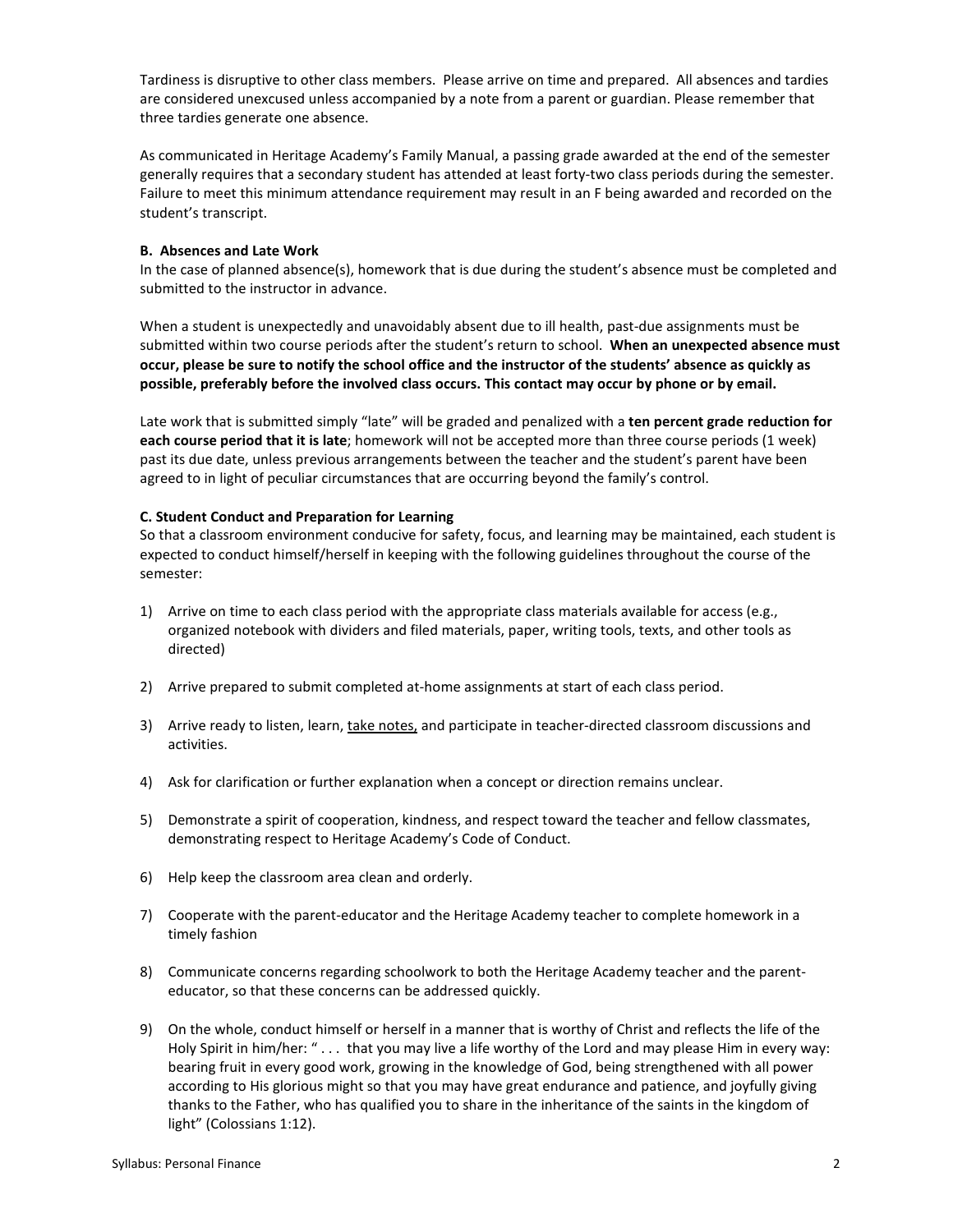## D. At-Home (Satellite Classroom) Investment

Daily home-assignments will be outlined on the weekly Home-Communication Sheet the student will receive each Monday. The student can expect to invest approximately two to three hours each week completing coursework at home in preparation for class periods. Course assignments may include any of the following:

- Reading Assignments
- Writing/Research Assignments
- **Study Assignments**
- Projects/Alternative Assessments

## E. Assessments

A number of written examinations or equivalent alternative assessments/projects will be given throughout the course of the semester. A comprehensive semester exam will be given toward the end of the semester.

## F. Grades

| <b>Grade Apportionment</b>               |     | <b>Grading Scale</b> |                |
|------------------------------------------|-----|----------------------|----------------|
| Homework/Assignments                     | 25% | $100 - 95$ A         | $79-77$ C+     |
| Tests, Alternate Assessments, & Projects | 60% | 94-90  A-            | 76-73 C        |
| Semester Exam                            | 15% | $89-87$ B+           | $72 - 70$ C-   |
|                                          |     | $86-83$ B            | 69-60 D        |
|                                          |     | $82 - 80$ B          | -59 or below F |

To receive one-half unit of high school credit for this course, the student must earn a percentage grade of 70% or above (which translates to a letter grade of C- or above) and fulfill attendance requirements. The semester grade that the student has earned by the end of each semester will be the semester grade that appears on the student's transcript.

#### V. Parent Responsibilities

#### A. Embrace the University Model

University-Model Schooling at Heritage Academy is driven by two guiding principles:

- ♦ to preserve and strengthen God-ordained family relationships
- ♦ to offer students the opportunity to achieve a high degree of academic excellence.

Heritage Academy operates as a University-Model School®, designed for families who want their students to flourish from a life anchored in the home yet still gain from the best aspects of traditional, classroom education. Courses offered at Heritage Academy occur every-other-day so that students may realize the benefits of qualified teachers and a focused learning community, yet continue to experience home as the primary, consistent base where parents remain their foremost guides for spiritual, social, academic, and character formation.

Parents, please consider ways you may maximize the benefits University-Model Schooling offers to your family. How can you as parents utilize the at-home study time this model provides to nurture deeper relationship and model and impart the faith, values, and life-patterns you desire your student to embrace?

#### B. Fulfill the Parent Role

Within a University-Model School®, parents commit to fulfill a specified role related to each course in which their student is enrolled, as prescribed by the course's description. Each role identifies specific responsibilities that the teacher relies on the parent to perform, thus facilitating effective home/school partnership whereby students are assured of receiving needed support. The parent role designated for this course is that of "Guide for Independent Study."